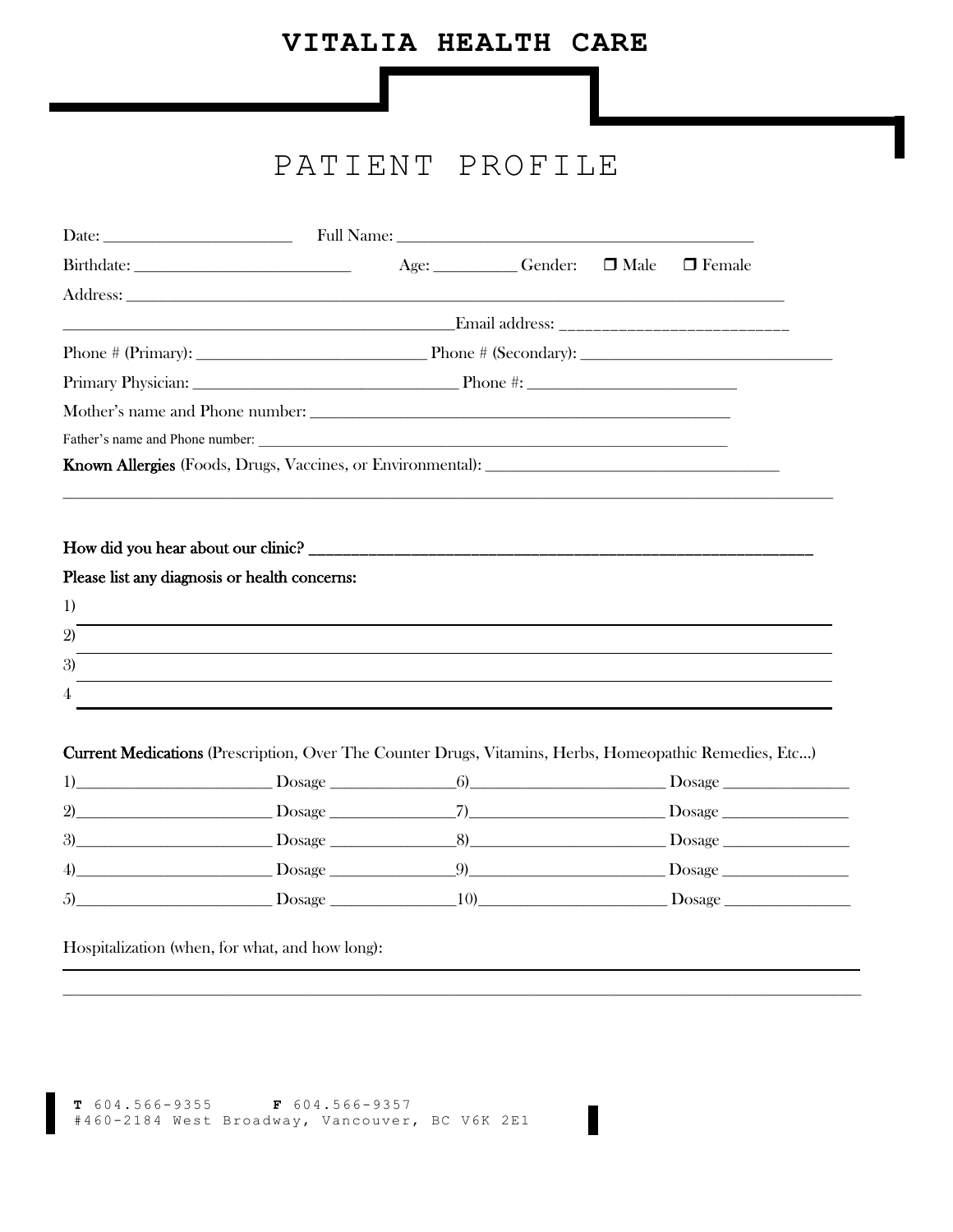## Development:

| What age did your child start to talk? |                                    |  |
|----------------------------------------|------------------------------------|--|
|                                        | If yes, what age?                  |  |
| Was your child breastfed?              | . If yes, how long? ______________ |  |
|                                        |                                    |  |

#### DIET

| Describe your child's average meals:                                                                          |  |
|---------------------------------------------------------------------------------------------------------------|--|
|                                                                                                               |  |
|                                                                                                               |  |
| Dinner                                                                                                        |  |
|                                                                                                               |  |
| Describe any diet restrictions or regimens that they follow:                                                  |  |
|                                                                                                               |  |
| Is child a picky eater? Y<br>N                                                                                |  |
| Average hours of sleep per night: $\Box$ Do you give pills or herbs to help sleep? $\Box$ No $\Box$ Yes       |  |
| Does your child have difficulty sleeping? $\square$ Daily $\square$ Often $\square$ Sometimes $\square$ Never |  |

## FAMILY HISTORY :

#### REVIEW OF SYTEMS

| For each of the following symptoms/illnesses, please circle the appropriate letter or fill in the information. |                       |                 |
|----------------------------------------------------------------------------------------------------------------|-----------------------|-----------------|
| $Y =$ Presently Have                                                                                           | $P = Had In The Past$ | $N =$ Never Had |

#### *GENERAL*

| Allergies           |   |   | <b>Unusual Weight Loss</b>  |   |   |
|---------------------|---|---|-----------------------------|---|---|
| Unusual Weight Gain | Р | N | <b>Night Sweat</b>          | P | N |
| Swollen Lymph Nodes | P | N | <b>Weakness Or Lethargy</b> |   | N |
| <i>SKIN</i>         |   |   |                             |   |   |
| White tongue        |   | N | Red cheeks                  |   | N |
| Eczema              | р | N | Dark circles under eyes     | р | N |
| Rashes              |   |   | <b>Unusually Dry</b>        |   | N |

 $\blacksquare$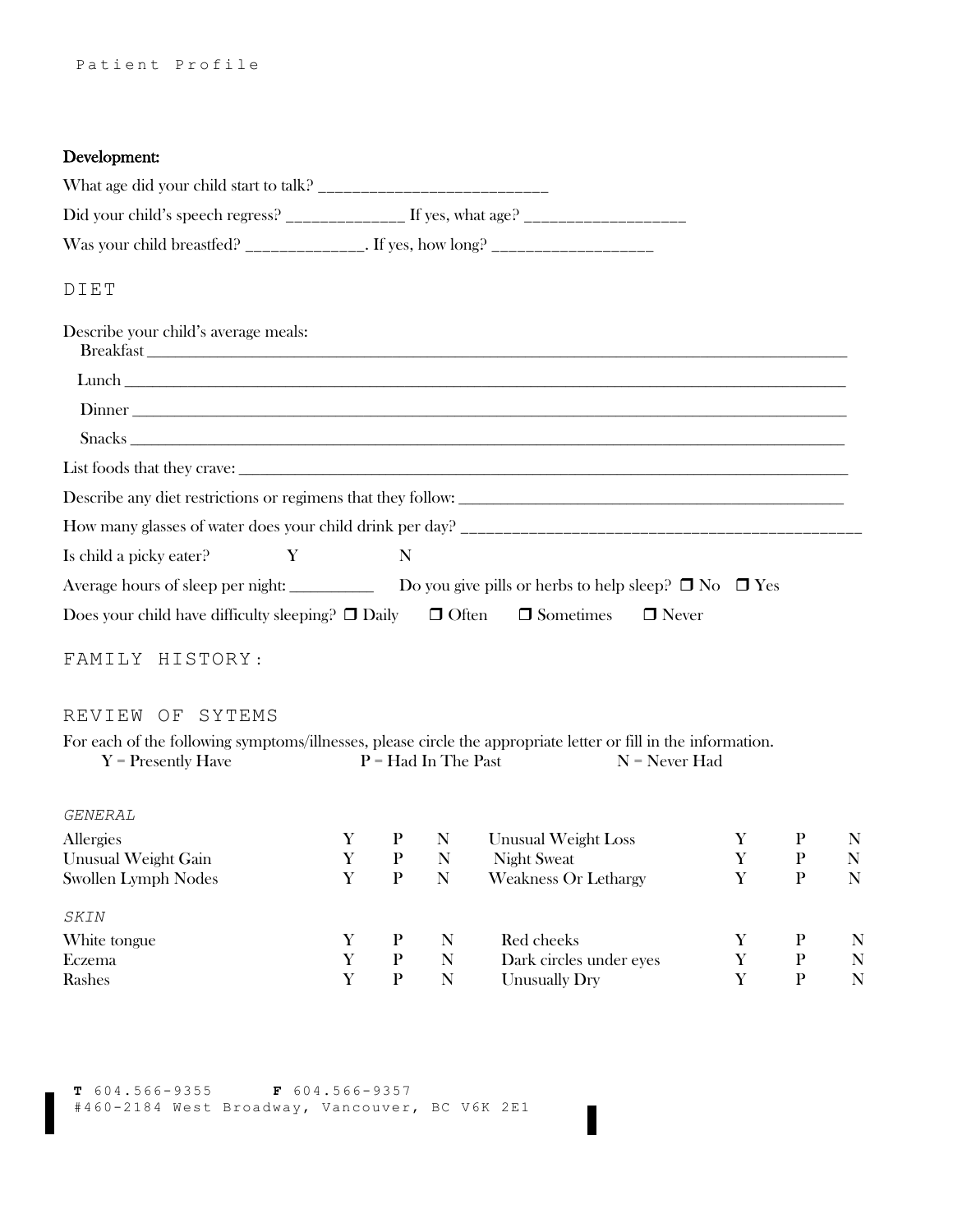| HEAD/EYES/EAR/NOSE/THROAT     |             |              |             |                         |             |              |             |
|-------------------------------|-------------|--------------|-------------|-------------------------|-------------|--------------|-------------|
| Ear Infection                 | Y           | $\mathbf P$  | N           | Ear Discharge           | Y           | $\mathbf P$  | N           |
| <b>Frequent Colds</b>         | $\mathbf Y$ | $\, {\bf p}$ | N           | <b>Nasal Stuffiness</b> | Y           | $\, {\bf P}$ | ${\bf N}$   |
| Nosebleeds                    | Y           | $\mathbf{P}$ | $\mathbf N$ | Nasal Discharge         | Y           | $\mathbf{P}$ | ${\bf N}$   |
| RESPIRATORY                   |             |              |             |                         |             |              |             |
| Cough                         | $\mathbf Y$ | $\mathbf{P}$ | N           |                         |             |              |             |
| Asthma                        | $\mathbf Y$ | $\mathbf{P}$ | N           |                         |             |              |             |
| Shortness of breath           | Y           | $\mathbf{P}$ | $\mathbf N$ |                         |             |              |             |
| GASTROINTESTINAL              |             |              |             |                         |             |              |             |
| <b>Bad</b> breath             | $\mathbf Y$ | $\, {\bf P}$ | N           |                         |             |              |             |
| Loose Stool                   | Y           | ${\bf P}$    | N           |                         |             |              |             |
| Too Much Gas                  | Y           | ${\bf P}$    | $\mathbf N$ |                         |             |              |             |
| <b>Abdominal Pain</b>         | Y           | $\mathbf{P}$ | $\mathbf N$ |                         |             |              |             |
| <b>Fatty Food Intolerance</b> | Y           | $\mathbf{P}$ | $\mathbf N$ |                         |             |              |             |
| Constipation                  | Y           | $\mathbf{P}$ | N           |                         |             |              |             |
| Diarrhea                      | Y           | ${\bf P}$    | $\mathbf N$ |                         |             |              |             |
| <b>BEHAVIOUR</b>              |             |              |             |                         |             |              |             |
| <b>Biting</b>                 | Y           | $\mathbf{P}$ | N           |                         |             |              |             |
| <b>Teeth Grinding</b>         | $\mathbf Y$ | $\mathbf{P}$ | N           |                         |             |              |             |
| Spinning                      | Y           | ${\bf P}$    | N           |                         |             |              |             |
| Obsessive interests           | $\mathbf Y$ | ${\bf P}$    | $\mathbf N$ |                         |             |              |             |
| Aggression                    | Y           | $\mathbf{P}$ | $\mathbf N$ |                         |             |              |             |
| UNDERSTANDING/AWARENESS       |             |              |             |                         |             |              |             |
| Limited understanding         | Y           | $\mathbf{P}$ | N           |                         |             |              |             |
| Follows commands              | $\mathbf Y$ | $\mathbf{P}$ | N           |                         |             |              |             |
| Normal understanding for age  | Y           | $\, {\bf p}$ | $\mathbf N$ |                         |             |              |             |
| NEUROPSYCHOLOGICAL            |             |              |             |                         |             |              |             |
| Seizures                      | Y           | $\mathbf P$  | N           | Depression              | Y           | $\mathbf P$  | $\mathbf N$ |
| Screaming/crying              | Y           | ${\bf P}$    | $\mathbf N$ | <b>Stressed Easily</b>  | $\mathbf Y$ | ${\bf P}$    | ${\bf N}$   |
| <b>Easily Anxious</b>         | Y           | $\mathbf{P}$ | $\mathbf N$ | <b>Mood Swings</b>      | Y           | $\mathbf{P}$ | ${\bf N}$   |
| Sensitive to sound            | $\mathbf Y$ | ${\bf P}$    | ${\bf N}$   | Insomnia                | Y           | $\, {\bf P}$ | ${\bf N}$   |
| PLAY SKILLS                   |             |              |             |                         |             |              |             |
| Appropriate for age           | Y           | N            |             | Interactive with others |             | Y            | N           |
| Repetitive                    | $\mathbf Y$ | $\mathbf N$  |             | Eye Contact?            |             | $\mathbf Y$  | ${\bf N}$   |
| Pretend/Imaginative Play      | $\mathbf Y$ | $\mathbf N$  |             |                         |             |              |             |

**T** 604.566-9355 **F** 604.566-9357 #460-2184 West Broadway, Vancouver, BC V6K 2E1